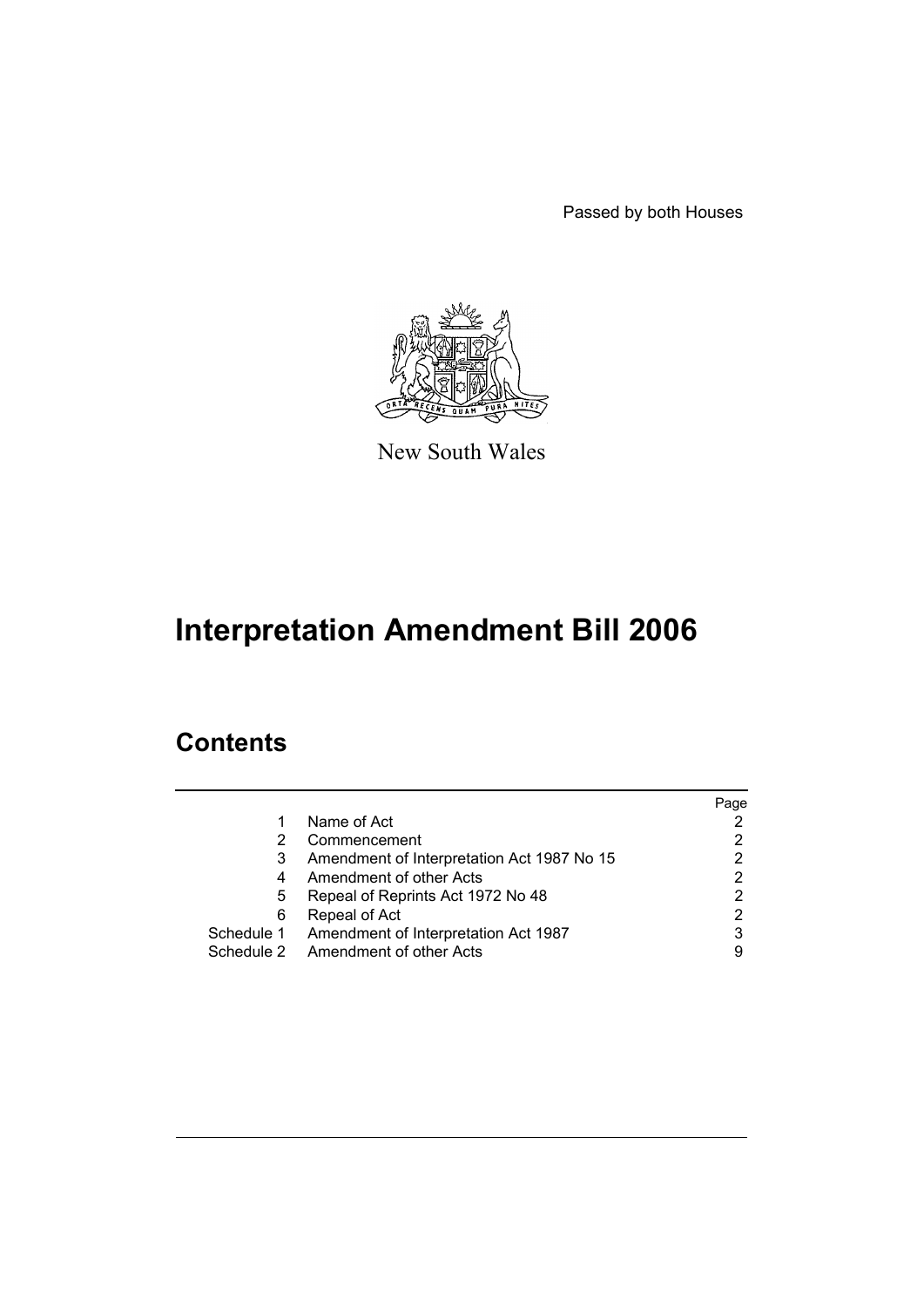*I certify that this PUBLIC BILL, which originated in the LEGISLATIVE ASSEMBLY, has finally passed the LEGISLATIVE COUNCIL and the LEGISLATIVE ASSEMBLY of NEW SOUTH WALES.*

> *Clerk of the Legislative Assembly. Legislative Assembly, Sydney, , 2006*



New South Wales

# **Interpretation Amendment Bill 2006**

Act No , 2006

An Act to amend the *Interpretation Act 1987* with respect to statutory bodies representing the Crown, the electronic or other publication of legislation and other matters; to repeal the *Reprints Act 1972*; and to make consequential amendments to other Acts.

*I have examined this Bill, and find it to correspond in all respects with the Bill as finally passed by both Houses.*

*Chairman of Committees of the Legislative Assembly.*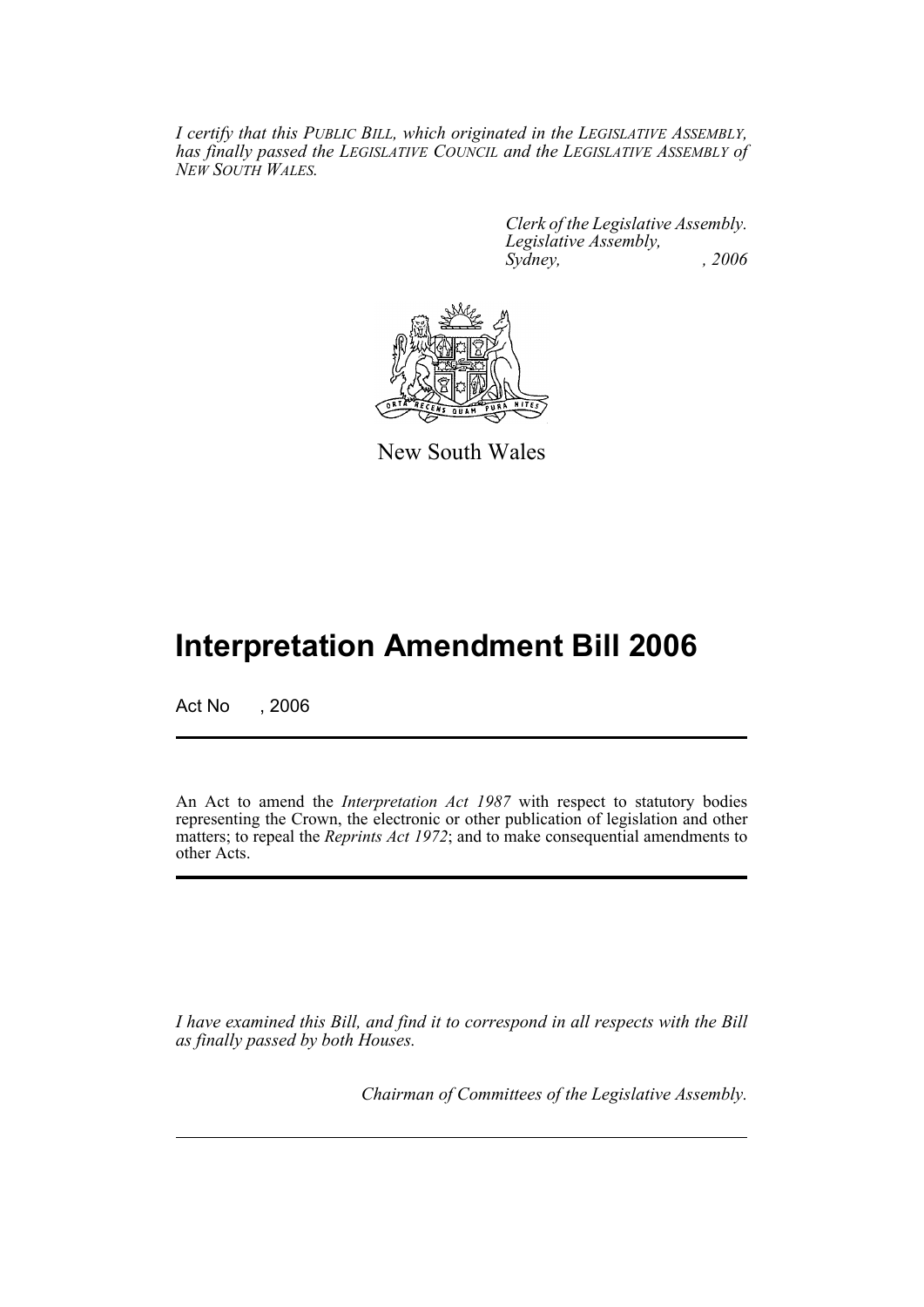## <span id="page-2-0"></span>**The Legislature of New South Wales enacts:**

### **1 Name of Act**

This Act is the *Interpretation Amendment Act 2006*.

### <span id="page-2-1"></span>**2 Commencement**

- (1) This Act commences on the date of assent, except as provided by subsection (2).
- (2) Section 4, Schedule 1 [3], [4], [6], [7], [8], [9] and [10] and Schedule 2 commence on a day or days to be appointed by proclamation.

### <span id="page-2-2"></span>**3 Amendment of Interpretation Act 1987 No 15**

The *Interpretation Act 1987* is amended as set out in Schedule 1.

### <span id="page-2-3"></span>**4 Amendment of other Acts**

The Acts specified in Schedule 2 are amended as set out in that Schedule.

# <span id="page-2-4"></span>**5 Repeal of Reprints Act 1972 No 48**

The *Reprints Act 1972* is repealed.

## <span id="page-2-5"></span>**6 Repeal of Act**

- (1) This Act is repealed on the day following the day on which all of the provisions of this Act have commenced.
- (2) The repeal of this Act does not, because of the operation of section 30 of the *Interpretation Act 1987*, affect any amendment made by this Act.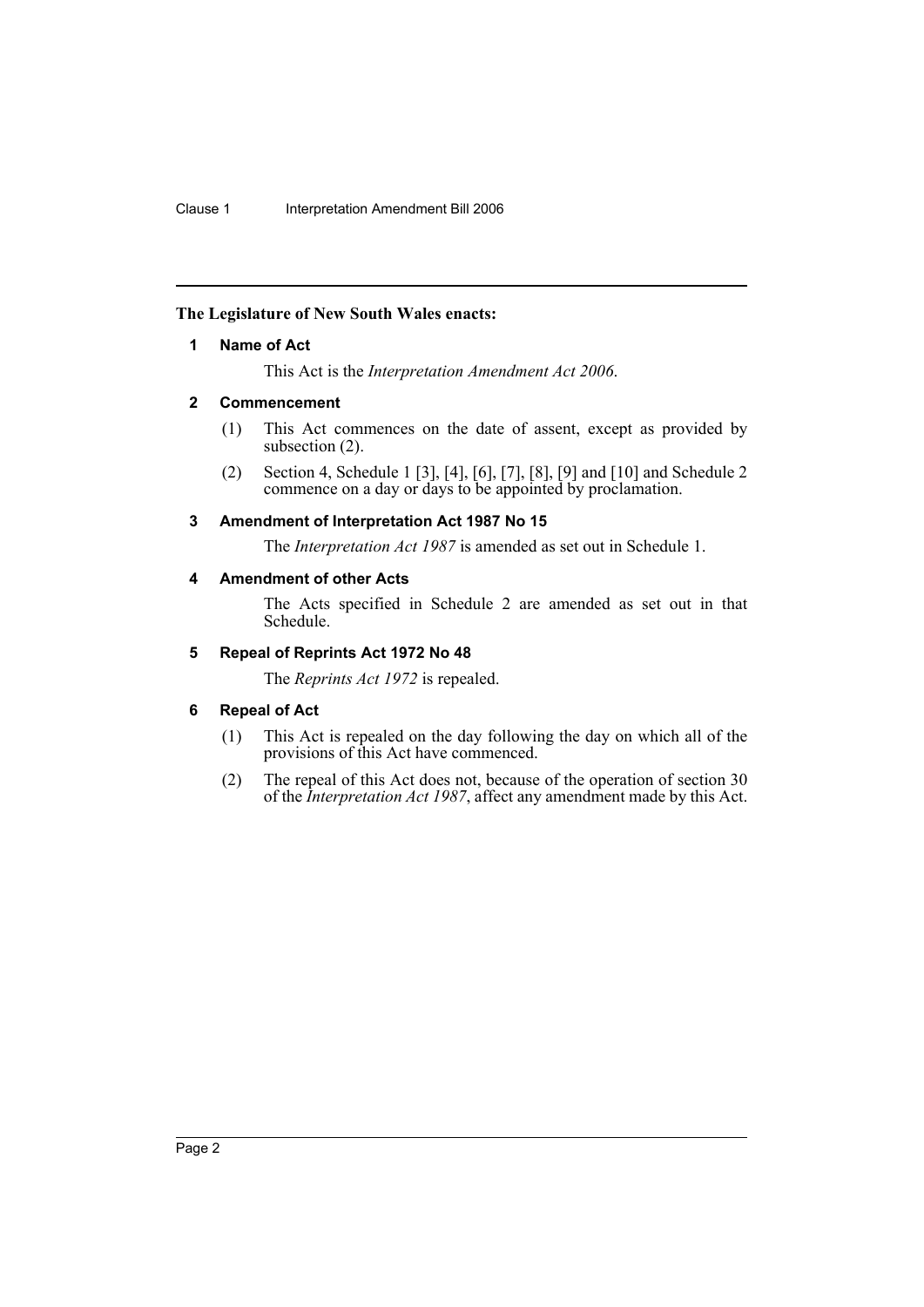Amendment of Interpretation Act 1987 Schedule 1

# <span id="page-3-0"></span>**Schedule 1 Amendment of Interpretation Act 1987**

(Section 3)

**[1] Section 13A**

Insert after section 13:

#### **13A NSW Government agencies and statutory bodies representing the Crown**

- (1) If an Act provides that a body is:
	- (a) a NSW Government agency, or
	- (b) a statutory body representing the Crown,

the body has the status, privileges and immunities of the Crown.

- (2) If an Act provides that a body:
	- (a) is not or does not represent the Crown, or
	- (b) is not a NSW Government agency or a statutory body representing the Crown,

the body does not have the status, privileges and immunities of the Crown.

- (3) This section extends (without limiting its operation):
	- (a) to a provision that is expressed to be made for the purposes of any Act or more generally, and
	- (b) to privileges and immunities conferred by law expressly or as a matter of construction.
- (4) In any Act or instrument:
	- (a) a reference to a NSW Government agency includes a reference to a body that is declared to be a statutory body representing the Crown, or
	- (b) a reference to a statutory body representing the Crown includes a reference to a body that is declared to be a NSW Government agency.
- (5) In this section, the *Crown* includes the State and the Government of the State.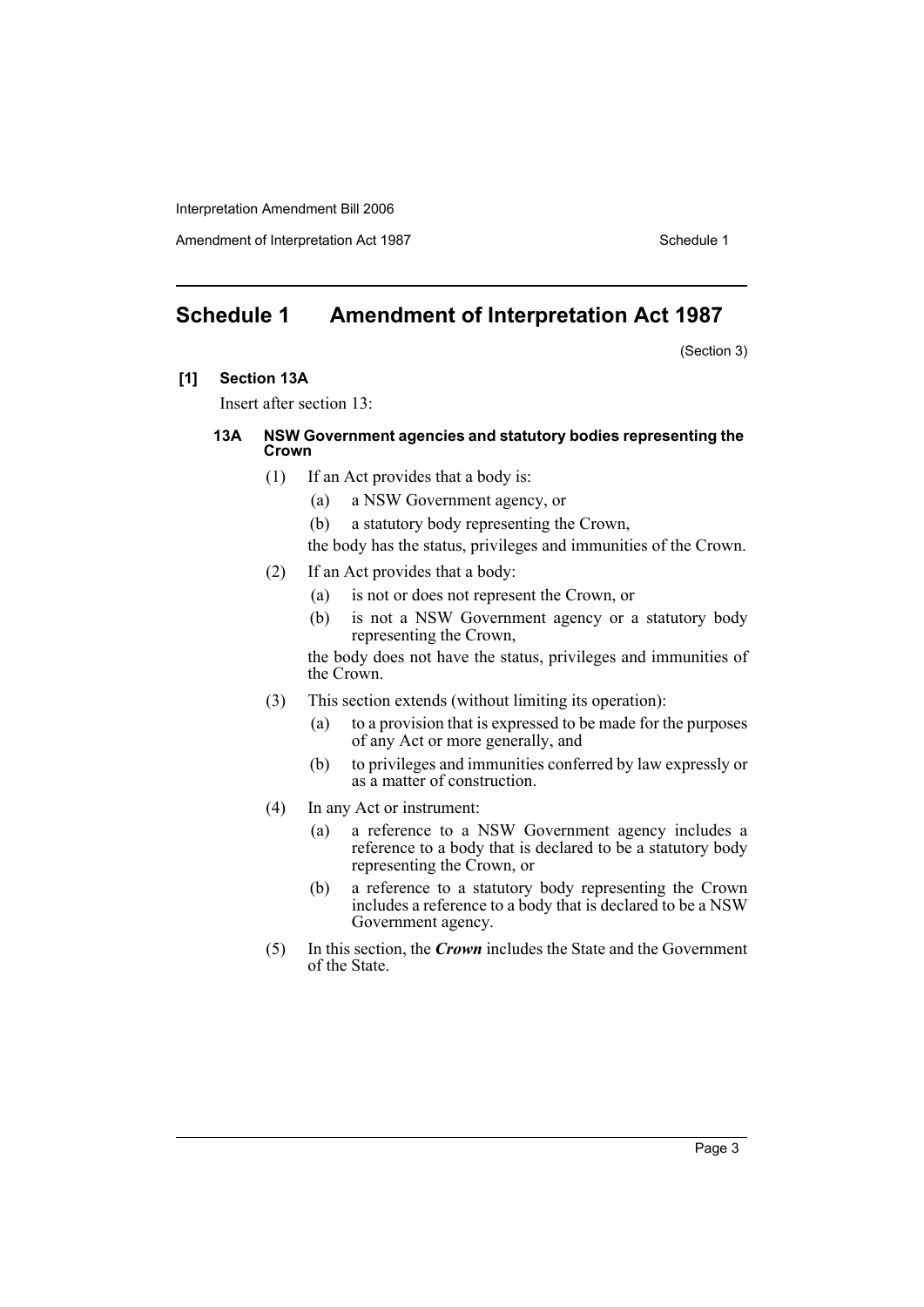Schedule 1 Amendment of Interpretation Act 1987

#### **[2] Section 21 Meanings of commonly used words and expressions**

Insert in alphabetical order in section 21 (1):

*NSW legislation website* means the website with the URL of www.legislation.nsw.gov.au, or any other website, used by the Parliamentary Counsel to provide public access to the legislation of New South Wales.

#### **[3] Section 21 (1)**

Omit the definition of *proclamation*. Insert instead:

*proclamation* means a proclamation of the Governor published in the Gazette or on the NSW legislation website.

#### **[4] Section 23 Commencement of Acts**

Omit "in the Gazette" wherever occurring.

#### **[5] Section 23 (4A)**

Insert after section 23 (4):

(4A) A power to appoint by proclamation different days for the commencement of different portions of an Act includes the power to appoint different days for the commencement of the repeal of different portions of any previous Act or instrument repealed by a provision of the Act.

#### **[6] Section 23 (8)**

Insert after section 23 (7):

(8) In this section, *published* means published in the Gazette or on the NSW legislation website.

#### **[7] Section 39 The making of statutory rules**

Omit "in the Gazette" wherever occurring.

Insert instead "on the NSW legislation website".

### **[8] Section 40 Notice of statutory rules to be tabled**

Omit section 40 (1) and (2). Insert instead:

- (1) Written notice of the making of a statutory rule must be laid before each House of Parliament within 14 sitting days of that House after the day on which it is published on the NSW legislation website.
- (2) A written notice is to identify the statutory rule to which it relates.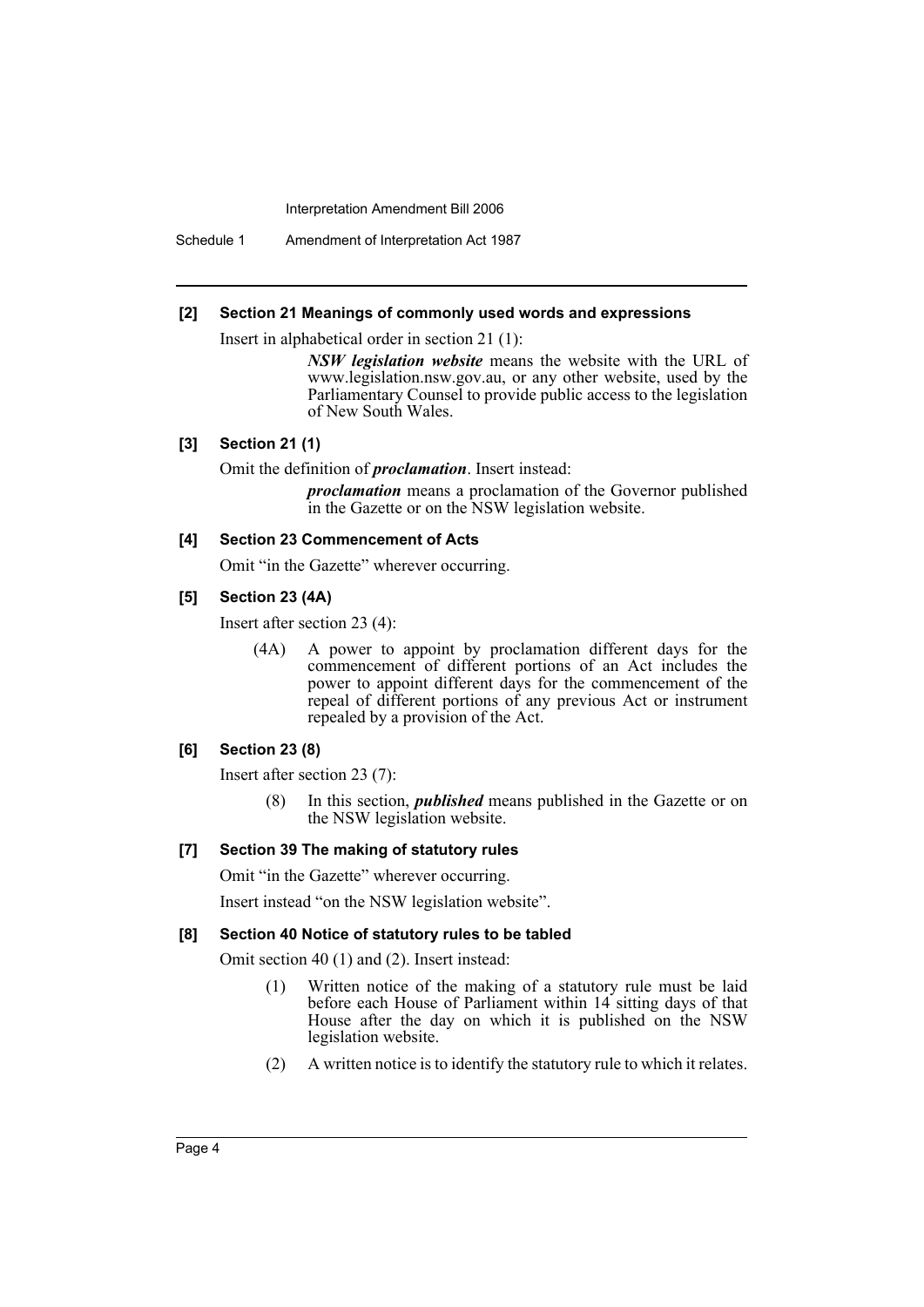Amendment of Interpretation Act 1987 Schedule 1

#### **[9] Section 44**

Insert after section 43:

#### **44 Publication of certain miscellaneous statutory instruments on NSW legislation website**

- (1) In this section, *miscellaneous statutory instrument* means an instrument of a legislative nature that is required by an Act or instrument to be published in the Gazette.
- (2) The Governor may, by regulation, require miscellaneous statutory instruments of a specified kind or class to be published on the NSW legislation website instead of or in addition to the Gazette.
- (3) The regulations may, for that purpose, make consequential amendments to the relevant Acts or instruments.

### **[10] Section 45 Presumption of validity of certain instruments**

Insert "on the NSW legislation website or" after "published" in section 45 (2).

# **[11] Part 6A**

Insert after Part 6:

# **Part 6A Publication of legislation**

## **45B Definitions**

In this Part:

*legislation* means:

- (a) an Act or instrument of this jurisdiction, or
- (b) a law of another jurisdiction that, under such an Act or instrument, applies as a law of New South Wales, or
- (c) a publication applied, adopted or incorporated by such an Act or instrument by way of reference,

and includes a portion of any such legislation.

*NSW legislation website* has the meaning given by section 21.

#### **45C Publication on NSW legislation website**

- (1) The Parliamentary Counsel may publish on the NSW legislation website under the authority of the Government:
	- (a) legislation (as originally made or as amended), and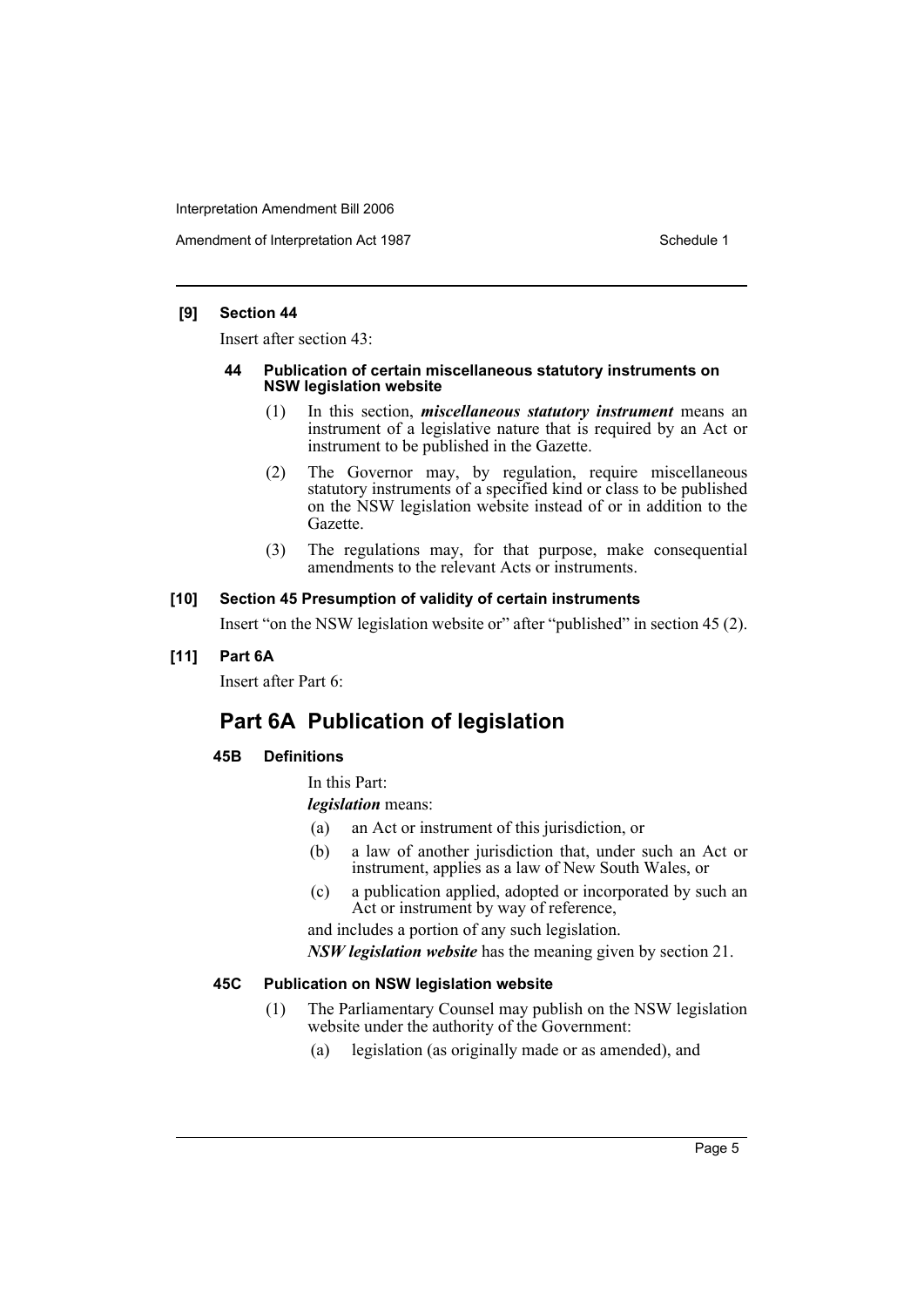Schedule 1 Amendment of Interpretation Act 1987

- (b) other matter (including information relating to legislation and any matter authorised by law to be published on the website).
- (2) Legislation or other matter is published on the NSW legislation website:
	- (a) if it is made accessible in full on that website, or
	- (b) if notice of its making, issue or other production is made accessible on that website and it is made accessible separately in full on that website or in any other identified location.
- (3) The date on which legislation or other matter is published on the NSW legislation website is the date notified by the Parliamentary Counsel as the date of its publication (being not earlier than the date on which it was first made so accessible).
- (4) If legislation or other matter cannot for technical or other reasons be published on the NSW legislation website at a particular time, the legislation or other matter may be published at that time in such other manner as the Parliamentary Counsel determines and published on that website as soon as practicable thereafter. In that case, it is taken to have been published on that website at that earlier time.
- (5) The Parliamentary Counsel is to compile and maintain a database of legislation published on the NSW legislation website, and may certify the form of that legislation that is correct.

#### **45D** Publication of paper reprints of legislation (cf former ss 5-7, 12 and 13 of Reprints Act 1972)

- (1) This section applies to paper reprints of legislation, but does not apply to the publication of legislation, as amended, on the NSW legislation website.
- (2) The Parliamentary Counsel may authorise legislation that has been amended to be reprinted, as so amended, under the authority of the Government, in the form certified as correct by the Parliamentary Counsel as at the date of the reprint.
- (3) The Parliamentary Counsel may authorise legislation to be reprinted under this section:
	- (a) with the omission of all or any of the provisions of the legislation that amend other legislation, and
	- (b) with the inclusion (appropriately identified) of amendments to the legislation that have not been commenced as at the date of the reprint.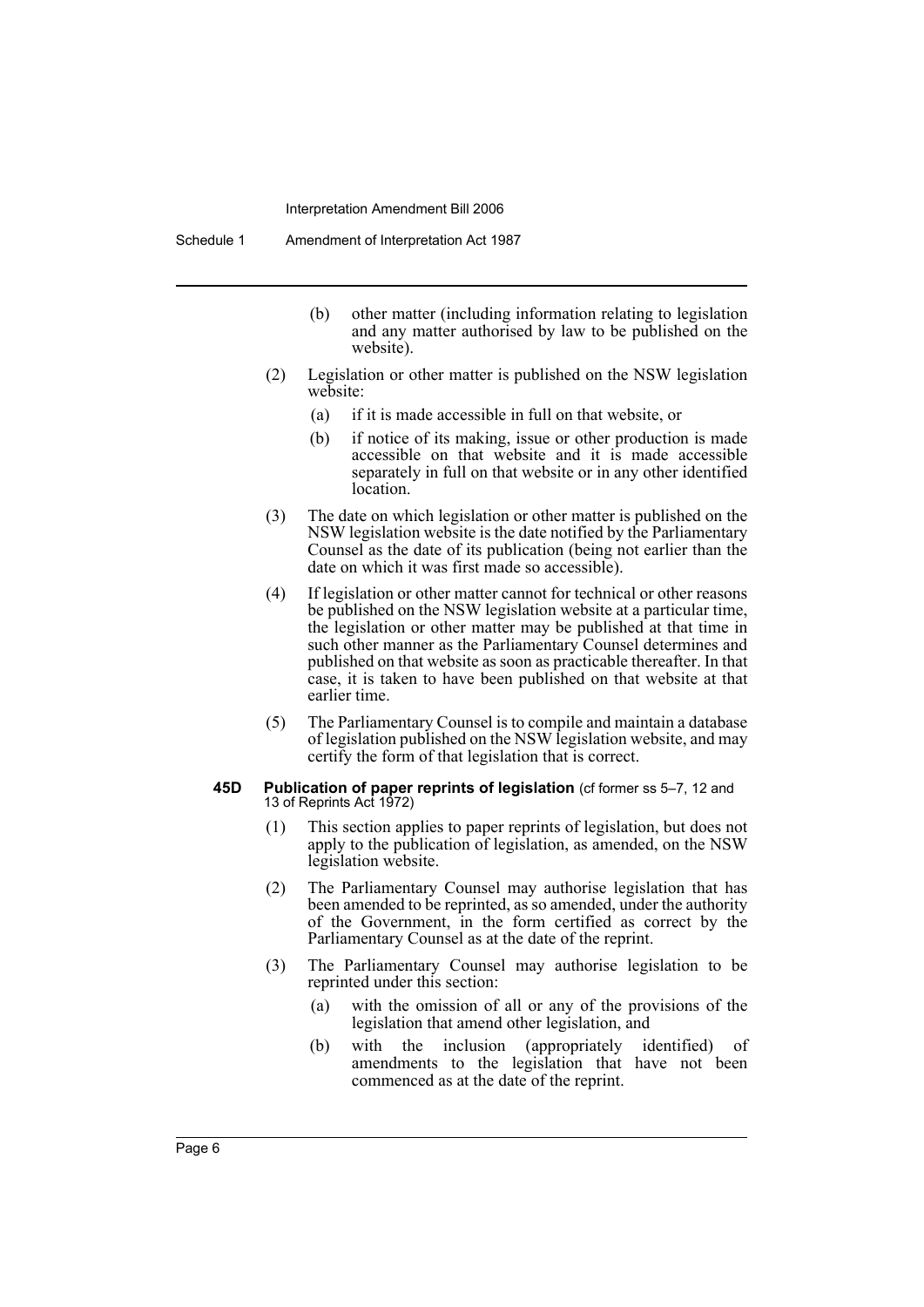- (4) Legislation that is reprinted under this section may include:
	- (a) references where applicable to provisions by which the legislation has been amended, and
	- (b) a note to the effect that the legislation is reprinted under this section, and
	- (c) such other notes as the Parliamentary Counsel thinks fit.
- (5) In this section: *amendment* means a direct amendment that has commenced. *direct amendment* means an amendment that inserts, omits, varies or substitutes matter.

#### **45E Style changes, roman numerals, colons and dashes** (cf former ss 9D and 9F of Reprints Act 1972)

- (1) Legislation may be published under this Part:
	- (a) with the omission of the enacting formula, and
	- (b) with the omission of any comma before or after the year in the short title or citation of the legislation (or in references to the short title or citation of legislation of this or any other jurisdiction), and
	- (c) with the omission of inverted commas around the short title or citation of legislation, and
	- (d) with other changes to the format (but not to the text) of legislation so as to conform to current styles in the State.
- (2) For the purposes of publication under this Part and for all other purposes:
	- (a) roman numerals in legislation may be regarded as being interchangeable with the corresponding arabic numerals, and
	- (b) colons in legislation may be regarded as being interchangeable with dashes.

#### **[12] Schedule 3 Savings and transitional provisions**

Insert at the end of the Schedule:

#### **7 Statutory bodies representing the Crown**

(1) Section 13A, as inserted by the *Interpretation Amendment Act 2006*, is taken to have applied to any Act in force before the commencement of that section (and to have applied on and from the enactment of any such Act).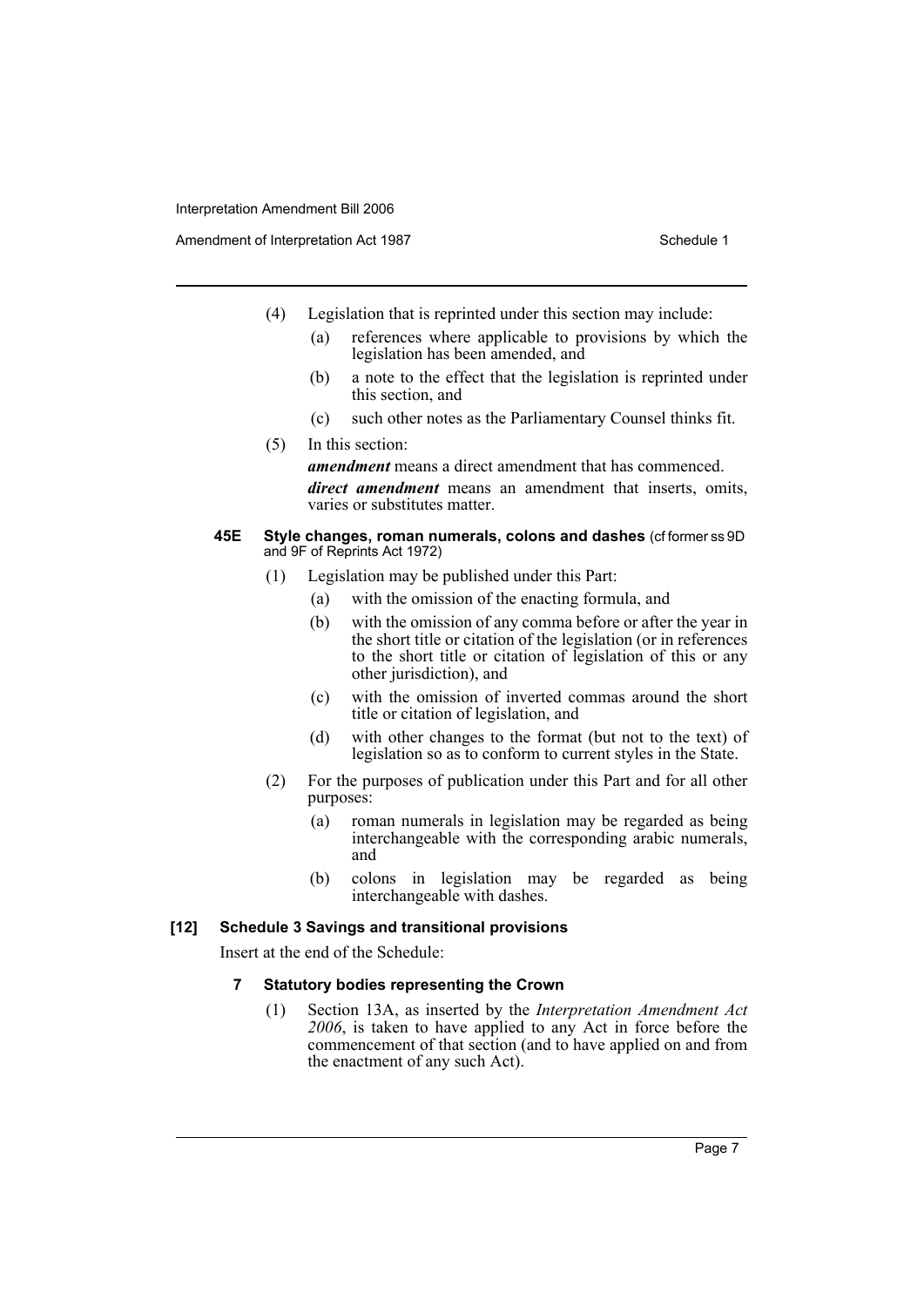Schedule 1 Amendment of Interpretation Act 1987

- (2) Nothing in subclause (1) affects any judgment or other order of a court or tribunal given or made before the commencement of that section.
- (3) In particular, the Roads and Traffic Authority is bound by the *Landlord and Tenant (Amendment) Act 1948* in relation to the property located at 67 Cromwell Street, Croydon Park for so long as that property is leased by that Authority to Mrs Jill McNamara (being the appellant in the appeal to the High Court in *McNamara (McGrath) v Consumer Trader and Tenancy Tribunal* [2005] HCA 55 (29 September 2005)).

#### **8 Repeal of Reprints Act 1972—saving of certificates certifying reprint as correct**

A certificate given under section 5 of the *Reprints Act 1972* before the repeal of that Act by the *Interpretation Amendment Act 2006* is taken, after that repeal, to be a certificate given under section 45D of this Act.

#### **9 Construction of references to publication in Gazette where instruments published on NSW legislation website**

- (1) This clause applies to statutory rules and other instruments that were required to be published in the Gazette, but that are required (by amendments made by the *Interpretation Amendment Act*  $\frac{2006}{5}$ , by a regulation under section  $\frac{44}{5}$  or by any other Act) to be published instead on the NSW legislation website.
- (2) In any Act or instrument, a reference to the publication in the Gazette of a statutory rule or other instrument to which this clause applies includes a reference to its publication on the NSW legislation website instead of its publication in the Gazette.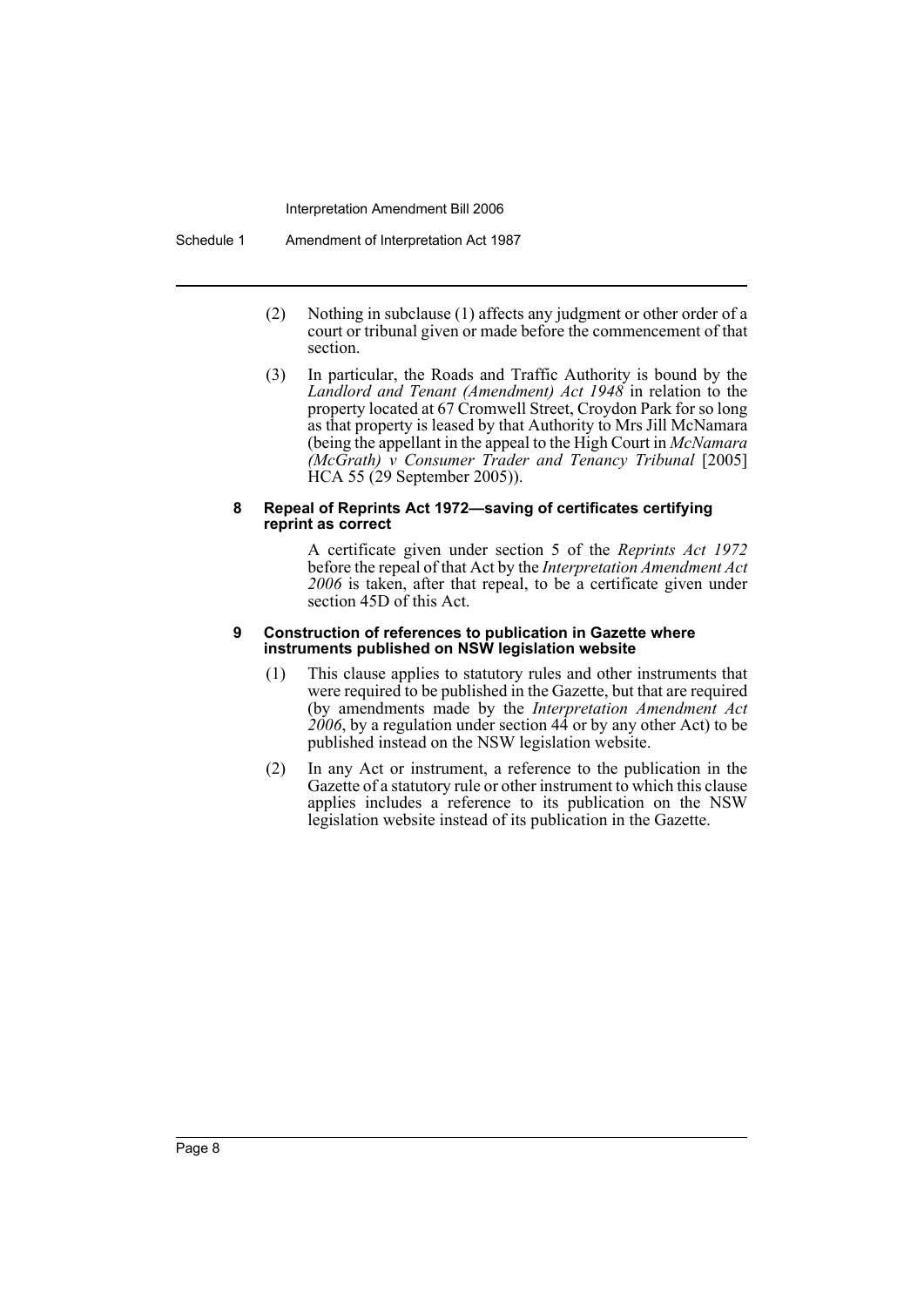Amendment of other Acts **Schedule 2** and the 2 and the 2 and 2 and 2 and 2 and 2 and 2 and 2 and 2 and 2 and 2 and 2 and 2 and 2 and 2 and 2 and 2 and 2 and 2 and 2 and 2 and 2 and 2 and 2 and 2 and 2 and 2 and 2 and 2 and

# <span id="page-9-0"></span>**Schedule 2 Amendment of other Acts**

(Section 4)

# **2.1 Environmental Planning and Assessment Act 1979 No 203**

**[1] Section 33A Standardisation of local and other environmental planning instruments**

Omit "in the Gazette" from section 33A (1).

Insert instead "on the NSW legislation website".

**[2] Section 33B Staged repeal and review of environmental planning instruments**

Omit "in the Gazette" wherever occurring. Insert instead "on the NSW legislation website".

**[3] Section 34 Environmental planning instruments—making, operation and inspection**

Omit "in the Gazette" wherever occurring. Insert instead "on the NSW legislation website".

# **[4] Section 35 Validity of instruments**

Omit "in the Gazette". Insert instead "on the NSW legislation website".

### **[5] Section 72C Consideration and making of plan**

Omit "in the Gazette" wherever occurring. Insert instead "on the NSW legislation website".

**[6] Section 72F Making of local environmental plan following decision of Court**

Omit "in the Gazette" wherever occurring. Insert instead "on the NSW legislation website".

**[7] Section 72G Date from which consent operates** Omit "in the Gazette". Insert instead "on the NSW legislation website".

# **[8] Section 154 Transfer or amalgamation of land to which an environmental planning instrument applies**

Omit "in the Gazette" from section 154 (2) (b). Insert instead "on the NSW legislation website".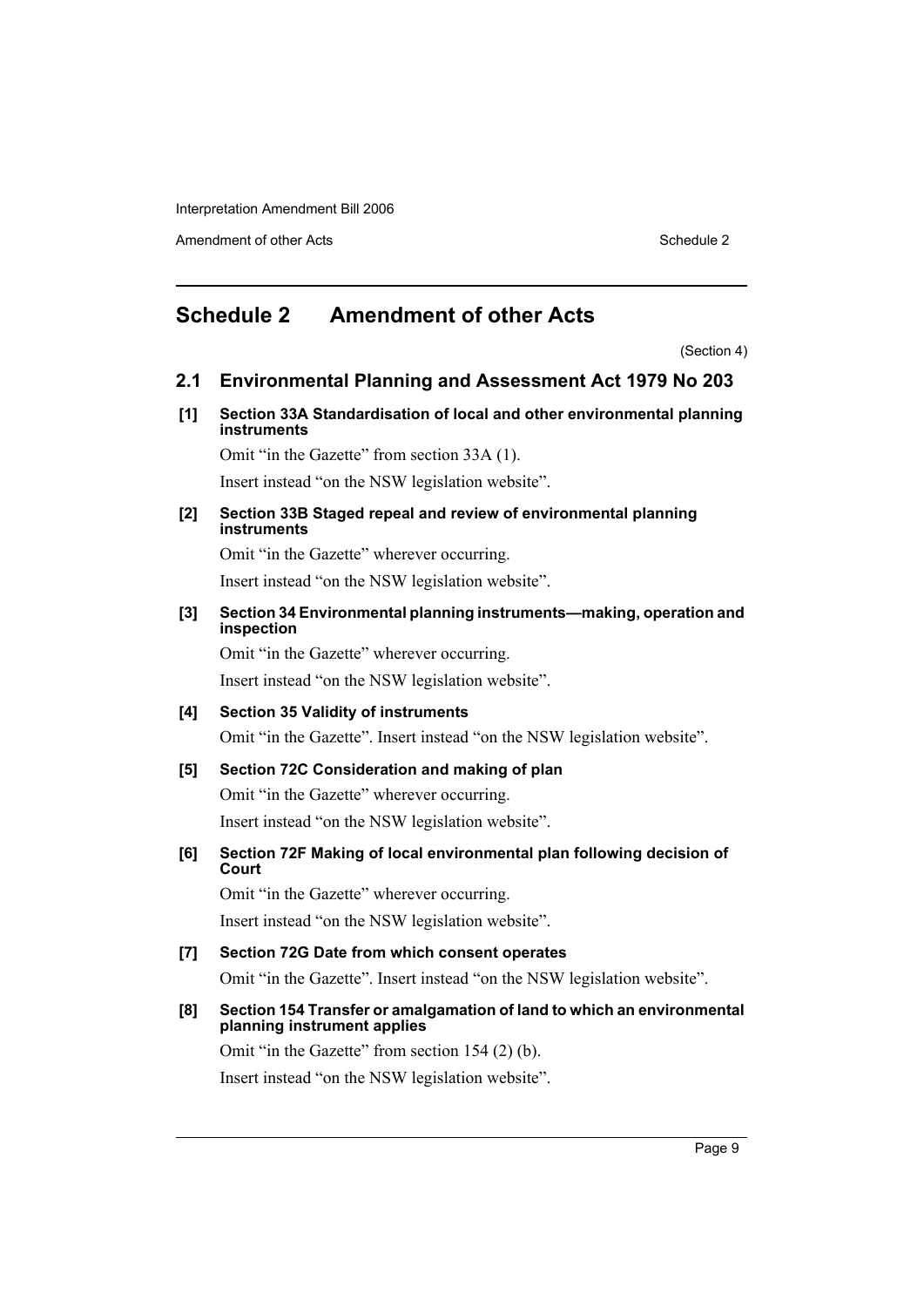Schedule 2 Amendment of other Acts

# **[9] Schedule 6 Savings, transitional and other provisions**

Omit "in the Gazette" from clause 1 (3) in Part 1. Insert instead "on the NSW legislation website".

# **2.2 Public Sector Employment and Management Act 2002 No 43**

## **[1] Section 66 Amendment or substitution of Schedule 2**

Omit ", by order published in the Gazette," wherever occurring.

#### **[2] Section 108 Orders to change references in Acts, section 110 Publication and commencement of orders, section 112 Operation of orders**

Omit "in the Gazette" wherever occurring.

Insert instead "on the NSW legislation website".

# **2.3 Subordinate Legislation Act 1989 No 146**

# **[1] Section 5 Regulatory impact statements**

Omit "in the Gazette" from section 5 (4).

**[2] Section 8 Remaking of disallowed statutory rule** Omit "in the Gazette" from section 8 (2). Insert instead "on the NSW legislation website".

# **[3] Section 8 (3)**

Omit "in the Gazette".

# **[4] Section 11 Postponement of repeal in specific cases**

Omit "in the Gazette" from section 11 (1). Insert instead "on the NSW legislation website".